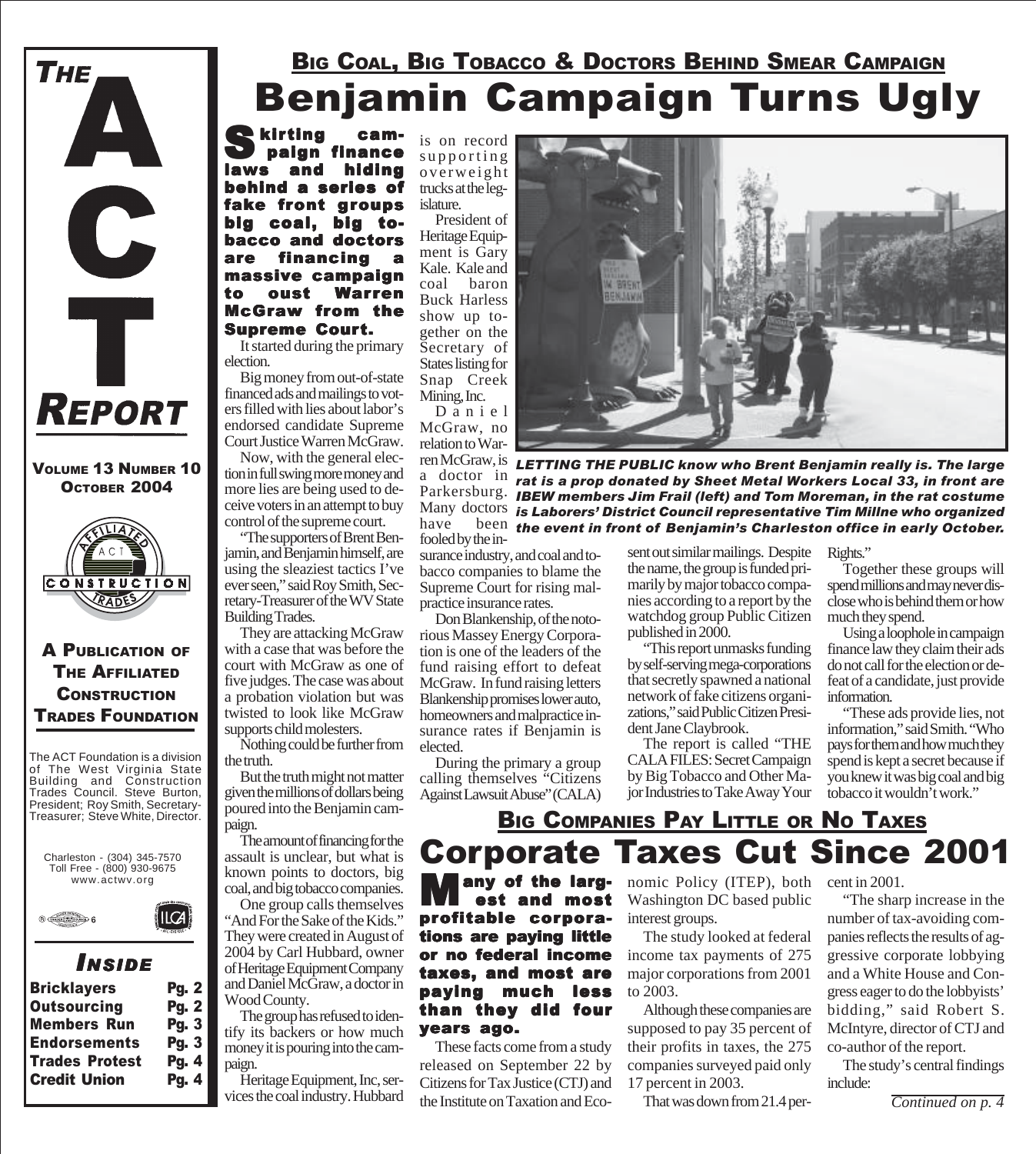# Bricklayer Apprentices Compete

#### ricklayer es from state came together to compete in two lo- locations during October.

The competition highlighted the skills bricklayer apprentices learn both on the job and in the classroom according to Apprenticeship Coordinator Joe Dalton.

Apprentices from the southern part of the state met on Saturday, October 2 in Putnam County at the Voc-Tech school. The following Saturday, October 9, apprentices from the northern half of the state met at the North Marion County Voc-Tech School.

The competition started with a written test followed by a handson demonstration.

Working with both brick and block apprentices were judged primarily on quality, but had to work within strict time limits.

"Judges look at how plumb and level the work is as well as neatness and other quality factors," said Dalton.

The judges were all members of the Bricklayers DC.

"We also got great support from suppliers like Peerless Block in Saint Albans, and from the Clarksburg Morgantown area Brixment and Central Supply Company," said Leroy Hunter, Jr., Director of the Council.

Apprentices competed in three divisions based on their time in the training program.

The winners of the most senior division were Ronnie Stutler, Jr. from Local 9 Charleston and Frank Eberhart, from Local 1 Weirton.

The winners of the next senior group were Matt Jimmie, from Local 15 Fairmont and Michael Henry Local 5 Huntington.

The winners of the beginners group were Will French, Local 5 Huntington and Phillip Lee, Local 15 Fairmont. foot level.

Each participant received a plaque and the six division winners at both competitions won a four

"Training is the key to our success in this industry," said John Lacy, president of JHL Masonry and Construction in Scott Depot.

"When Labor and Management work together, like they do on these training programs, we produce the best quality product for the best possible price."



*ELEVEN APPRENTICES participated in the first competition held on Saturday, October 2. Front row (from left) Will French, Ronnie Stutler, Jr., Michael Henry; middle row Ken Jarrett, Matt Brewer, Paul Teel, Rusty Schafer, Jesse Stephens; back row Andrew Meadow, Brian Phillips, Paulo Tanzy.*

## Outsourcing Costs WV

utsourcing is a<br>new word for an<br>story, shipping new word for an shipping good paying jobs overseas to low wage countries.

But outsourcing has become a hot political issue, especially because the pace of job loss has increased and because some people are actually voicing support for the policy.

In February Gregory Mankiw, chairman of the president's Council of Economic Advisers stated, "I think outsourcing is a growing phenomenon, but it's something that we should realize is probably a plus for the economy in the long run."

Many disagree.

Since January 2001 West Virginia has lost 7,000 manufacturing jobs due to outsourcing.

The data comes from job losses certified by the Trade Adjustment Assistance Program (TAA). TAA provides additional benefits to workers whose job was moved overseas or was lost due to increased imports.

The act only covers manufacturing jobs so workers in other industries, like communications workers recently laid off by AT&T, do not qualify.

Overall West Virginia has lost more than 10,100 manufacturing jobs since President Bush took office in January of 2001.

According to numbers published by the WV Bureau of Employment Programs total West Virginia employment is down 25,500 from August of 2001 to August of 2004.

The state has seen job loss in a number of categories in the same time period.

For example, information jobs declined by 1,900; natural resources down 1,100; and construction jobs dropped 1,400.

There are 5,400 more unemployed workers now than in 2001 and about 20,000 less workers counted in the state since then.

National numbers are also bad. There are around one million fewer jobs today than when the Bush administration took office.

No other administration has overseen such job loss numbers since the great depression.

"President Bush keeps telling us the economy is improving but it's getting worse," said Gary Tillis, Business Manager of the WV Laborers District Council.

"Costs for things like gas and health care are going up, but job creation is going the other way."

|                                          | <b>Location</b>    | <b>Certification Date</b> | # of Affected    |
|------------------------------------------|--------------------|---------------------------|------------------|
| Company                                  |                    |                           | <b>Employees</b> |
| Elkins Hardwood Dimension                | Elkins, WV         | 2001/05/03                | 97               |
| Global, dba Applachian                   | Belington, WV      | 2001/06/11                | 42               |
| Brooke Glass Co., Inc.                   | Weston, WV         | 2001/11/09                | 20               |
| Glassworks WV, LLC                       | Weston, WV         | 2001/11/09                | 243              |
| <b>Excalibur Tubing Corporation</b>      | Benwood, WV        | 2001/12/07                | 50               |
| Weirton Steel Corporation                | Weirton, WV        | 2002/04/23                | 2300             |
| Meadowbrook Company                      | Spelter, WV        | 2001/09/18                | 48               |
| Krisport, Inc.                           | Wheeling, WV       | 2002/03/19                | 75               |
| <b>Schott Scientific Glass</b>           | Parkersburg, WV    | 2002/02/20                | 252              |
| UCAR Carbon Co.                          | Clarksburg, WV     | 2000/11/14                | 29               |
| <b>Great Lakes Chemical</b>              | Nitro, WV          | 2002/12/14                | 176              |
| World Kitchen, Inc.                      | Martinsburg, WV    | 2002/03/12                | 300              |
| Logan Manufacturing                      | Chapmanville, WV   | 2002/07/24                | 75               |
| Ames True Temper Plant #2                | Parkersburg, WV    | 2002/08/05                | 180              |
| Corbin, LTD                              | Huntington, WV     | 2002/12/31                | 205              |
| Ames True Temper Plant #1                | Parkersburg, WV    | 2002/10/07                | 112              |
| G. S. of West Virginia                   | Ravenswood, WV     | 2002/12/06                | 100              |
| FMC Corporation                          | So. Charleston, WV | 2003/01/21                | 56               |
| Goodrich Corporation                     | Spencer, WV        | 2003/01/29                | 134              |
| Minnotte Machining Corp.                 | Fairmont, WV       | 2003/02/24                | 48               |
| Pechiney Rolled Products                 | Ravenswood, WV     | 2003/01/23                | 202              |
| EIMCO, LLC                               | Bluefield, WV      | 2002/02/03                | 188              |
| Elkem Metals                             | Alloy, WV          | 2002/06/25                | 75               |
| Johns Manville                           | Vienna, WV         | 2003/09/16                | 184              |
| The Dean Company                         | Princeton, WV      | 2002/07/30                | 113              |
| Coastal Lumber Company                   | Hazelton, WV       | 2003/09/23                | 65               |
| The Safety Stitch, Inc.                  | Harrisville, WV    | 2003/10/31                | 20               |
| Newell Porcelain                         | Newell, WV         | 2003/11/08                | 60               |
| Sandvik Mining and Tunneling, Inc.       | Bluefield, WV      | 2004/01/12                | 35               |
| Meadow River Enterprises, Inc.           | Lewisburg, WV      | 2004/01/26                | 11               |
| Aurora Casket, aka Clarksburg Casket Co. | Hepzibah, WV       | TAA Denied/               | 86               |
|                                          |                    | Appeal Denied             |                  |
|                                          |                    | 2003/11                   |                  |
| Mid Atlantic, WV                         | Ellenboro, WV      | 2004/03                   | 50               |
| Flexsys                                  | Nitro, WV          | 2004/03                   | 207              |
| Louis Berkman                            | Follansbee, WV     | 2004/06                   | 30               |
| M&G Polymers                             | Apple Grove, WV    | 2004/06                   | 180              |
| Royce Hosiery                            | Martinsburg, WV    | 2004/05                   | 82               |
| Fenton Art Glass                         | Williamstown, WV   | 2004/09                   | 200              |
| Union Carbide/Dow Chemical               | So. Charleston, WV | 2004/07                   | 165              |
| Mayflower Vehicle Systems                | So. Charleston, WV | Pending                   | 375              |
| AT&T (1) (Lee Street)                    | Charleston, WV     | Denied                    | 99               |
| AT&T (2) (Patrick Street)                | Charleston, WV     | Pending                   | 252              |
| <b>ITW Insulation Systems</b>            | Nitro, WV          | Pending                   | 17               |
|                                          | <b>TOTALS</b>      |                           | 7,238            |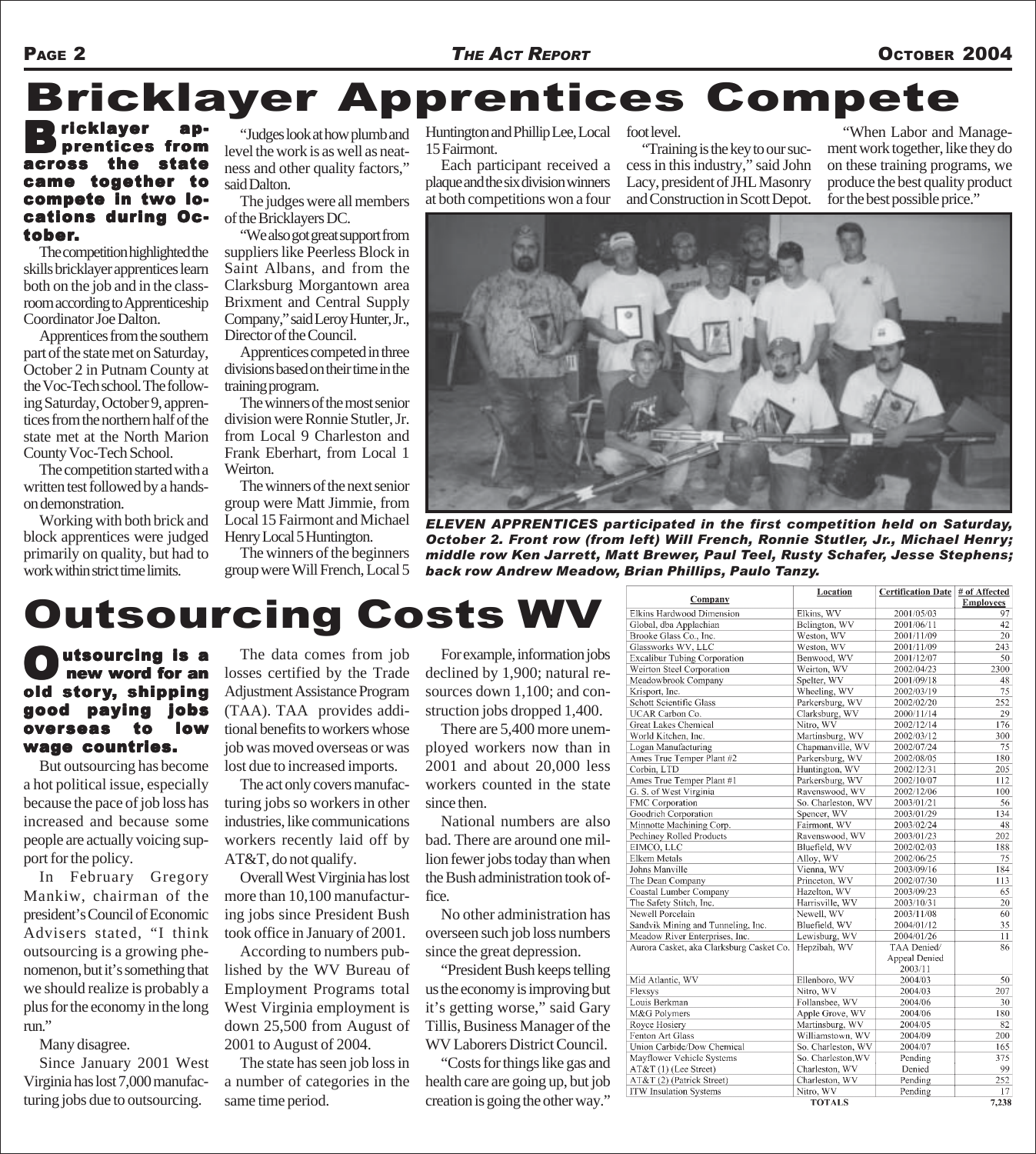# Building Trades Members Run for House and Senate

his years elec-<br>tion has a numnumber of building trades union members running for state legislative offices.

D a v e Mullins, a member of Operating Engineers Local 132 is running for

the state Senate in the fourth district which includes his home county of Jackson as well as Putnam, Mason and parts of Roane County.

Mullins is going up against incumbent Karen Facemyer who is also from Jackson County.

"We've recently lost two democratic senators from this district and I just feel working families are not being heard," said Mullins.

With a campaign theme of 'People over Special Interests' Mullins says he is working hard to get out, meet voters and talk about issues he cares about.

"Creating jobs, making taxes fair, restoring ethics to government and looking for new ways we can all work together are the basic morals of my campaign," said Mullins.

Mullins works as training director for the Operating Engineers Joint

Apprenticeship Committee. He is also a member of the WV Economic Development Authority.

"I've worked cooperatively with labor and management, focused on training a high skilled and productive work force,"

said Mullins. "I want to bring these positive abilities to the legislature to help my district."

Orphy Klempa is business representative for the Mid-Atlantic Regional Council of Carpenters and a member of Carpenters Local 3, Wheeling.

He is running for the House of Delegates in the third district. Two people will be elected to serve the district that covers most of Ohio County.

"Jobs and health care are the two issues I hear over and over from voters," said Klempa. "I can make a positive difference in peoples lives by focusing on these two issues if elected."

'Bringing people together' is

the theme Klempa uses to communicate with voters. Klempa points to his experience

working with a variety of groups to accomplish much for Ohio County.

Klempa is Co-Chairman of Project BEST, a successful labor-management program, and serves on the board of directors for numerous organizations and civic groups such as the Ohio Valley Medical Center, the Ohio County Development Authority, the Wheeling Area Chamber of Commerce, and the United Way.

Klempa enjoys the campaign trail and pledges to run a active campaign. "I hate to lose, and I will continue to work hard to make sure I am elected," said Klempa. "But my supporters deserve the credit, they inspire me and have been the key to my

success so far."

Both Mullins and Klempa say this is their first run for an elected political office.

Two members of the Laborers International Union have had a little more experience with campaigns.

Charlene Marshall is running for the House of Delegates in Monongalia County, a position she held two years ago.

But when she made an unsuccessful run for state Senate in 2002 she had to give up her House seat.

Four people are selected for the 44th district, long time labor friend Barbara Fleischauer is the only other endorsed candidate in the district.

Diane Parker is trying her second time to win the House of Delegates seat for Taylor County.

Two years ago she lost in the primary, but this time having won in the primary she has an excellent chance of winning an open seat.

Parker works as assistant Business Manager for the WV Laborers District Council, taking care of non-construction workers such as public employees, health care, service and general industry.

Marshall and Parker don't come from the construction side of the labor movement but they have a better understanding of what working families need than most.

"Union members need to take advantage of their rights to elected office," said Parker. "We need people who understand what our members do for a living."

### WV AFL-CIO **Endorsements**

**President John Kerry**

**Governor Joe Manchin**

**Justice of the Supreme Court of Appeals**

Warren McGraw

**U.S. House of Representatives**

**First District:** Alan Mollohan

**Second District:** Eric Wells

**Third District:** Nick Joe

**Attorney General**

Darrell McGraw

#### **State Senate**

Rahall

| 1st: | Andy McKenzie (R)                | Z      |
|------|----------------------------------|--------|
|      | 2nd: Jeff Kessler                | 2      |
|      | 4th: David Mullins               | 3      |
|      | 5th: Bob Plymale                 |        |
|      | 6th: John Pat Fanning            | 3      |
|      | 8th: Margaret Workman            | 3      |
|      | 9th: Billy Wayne Bailey          | 3      |
|      | 10th: Anita Skeens Caldwell      | 3      |
|      | 11th: Shirley Love               | 3      |
|      | 14th: Jon Blair Hunter           | 4      |
|      | 15th: Clark Barnes (R)           | 4      |
|      | 16th: Gregory Lance              |        |
|      | 17th: Rusty Webb (R)             | 4      |
|      | <b>House of Delegates</b>        | 4      |
|      | 1st: Joe DeLong                  |        |
|      | 2nd: Jack Yost                   | 4      |
|      | 3rd: Orphy Klempa                |        |
|      | 4th: Ken Tucker; Scott<br>Varner | 4<br>5 |
|      | <b>5th</b> : Dave Pethtal        | 5      |
|      |                                  |        |

**9th**: Jeff Lewis

- **10th**: Patrick Radcliff; John Ellem (R)
- **13th**: Dale Martin; Brady Paxton
- **16th**: Susan Hubbard; Dale Stephens; Bobby **Nelson**
- **17th**: Richard Thompson; Don Perdue
- **19th**: Greg Butcher; Lidella Wilson Hrutkay; Jeff Eldridge
- **21st**: Harry Keith White
- **22nd**: Richard Browning
- **23rd**: Clifton Moore
- **25th**: Michael Magann
- **27th**: Virginia Mahan; Sally Susman; John Wooton
- **28th**: Tommy Scarles
- **29th**: Tom Louisos
- **30th**: Bonnie Brown; Bobbie Hatfield; Mark Hunt
- **31st**: Carrie Webster
- **32nd**: Jon Cain, Sr.; Curtis Robinson
- **34th**: Brent Boggs
- **35th**: Sam Argento
- **39th**: Bill Hamilton (R)
- **40th**: Mary Poling
- **41st**: Ron Fragale; Richard Iaquinta; Tim Miley
- **42nd**: Diane Parker
- **43rd**: Mike Caputo; Tim Manchin; Linda Longstreth
- **44th**: Barbara Fleischauer; Charlene Marshall
- **46th**: Stan Shaver
- **53rd**: Jerry Lynn Burton
- **54th**: Walter Duke (R)
- **58th**: Locke Wysong

#### Early Voting Starts Oct. 13

Take advantage of new rules that allow early voting. The election is Nov. 2 but you can start voting as early as Oct. 13. Just see your county clerk for details. Don't be caught out of town on election day.